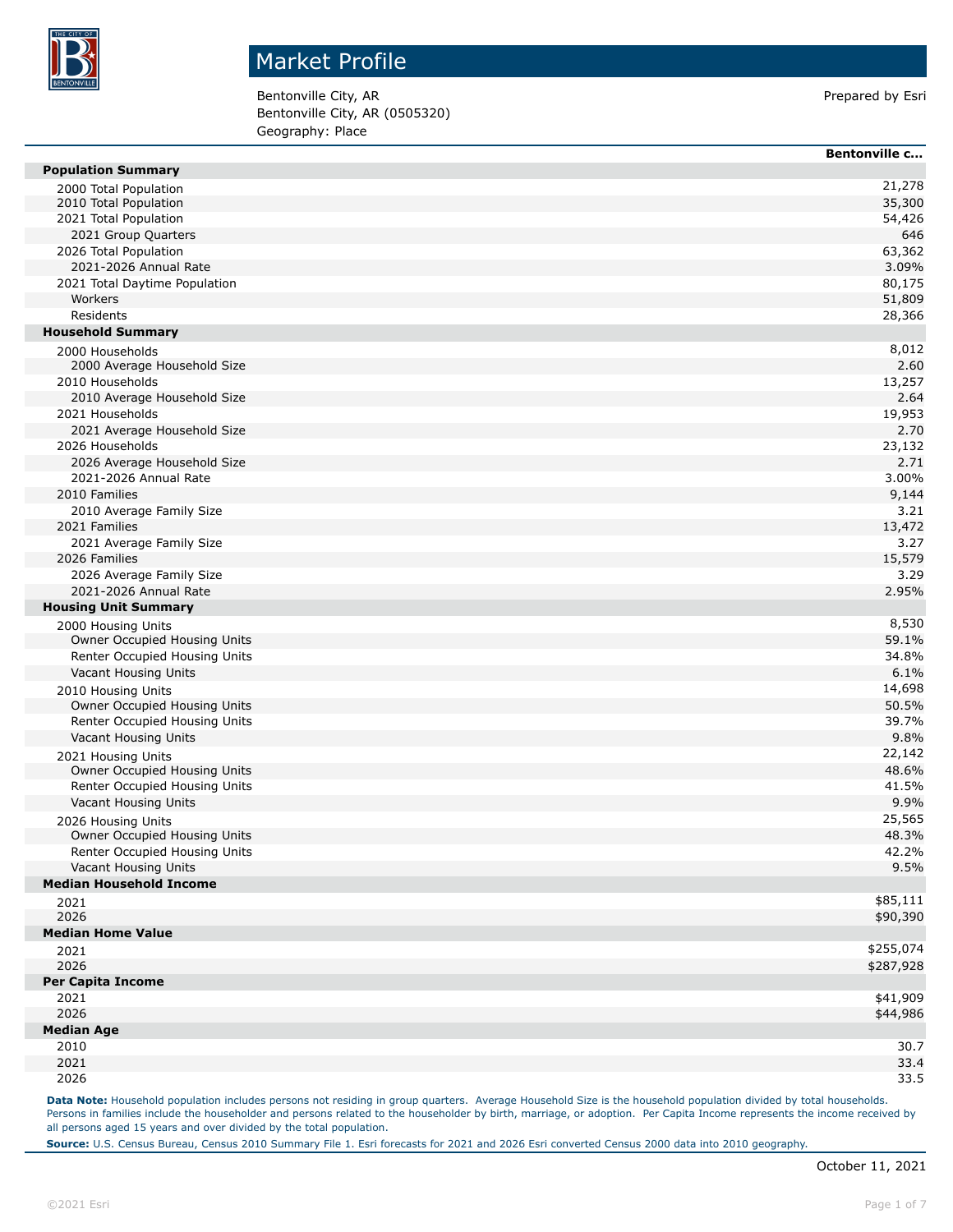

Bentonville City, AR Prepared by Esri Bentonville City, AR (0505320) Geography: Place

|                                            | Bentonville c |
|--------------------------------------------|---------------|
| 2021 Households by Income                  |               |
| Household Income Base                      | 19,953        |
| $<$ \$15,000                               | 6.7%          |
| \$15,000 - \$24,999                        | 5.1%          |
| \$25,000 - \$34,999                        | 6.7%          |
| \$35,000 - \$49,999                        | 8.7%          |
| \$50,000 - \$74,999                        | 15.9%         |
| \$75,000 - \$99,999                        | 14.5%         |
| \$100,000 - \$149,999                      | 19.0%         |
| \$150,000 - \$199,999                      | 9.7%          |
| \$200,000+                                 | 13.7%         |
| Average Household Income                   | \$113,180     |
| 2026 Households by Income                  |               |
| Household Income Base                      | 23,131        |
| $<$ \$15,000                               | 6.0%          |
| \$15,000 - \$24,999                        | 4.5%          |
| \$25,000 - \$34,999                        | 6.2%          |
| \$35,000 - \$49,999                        | 8.5%          |
| \$50,000 - \$74,999                        | 15.4%         |
| \$75,000 - \$99,999                        | 14.0%         |
| $$100,000 - $149,999$                      | 20.2%         |
| \$150,000 - \$199,999                      | 11.0%         |
| \$200,000+                                 | 14.3%         |
| Average Household Income                   | \$121,954     |
| 2021 Owner Occupied Housing Units by Value |               |
| Total                                      | 10,765        |
| $<$ \$50,000                               | 1.3%          |
| \$50,000 - \$99,999                        | 2.9%          |
| \$100,000 - \$149,999                      | 12.2%         |
| \$150,000 - \$199,999                      | 18.3%         |
| \$200,000 - \$249,999                      | 13.8%         |
| \$250,000 - \$299,999                      | 15.6%         |
| \$300,000 - \$399,999                      | 19.1%         |
| \$400,000 - \$499,999                      | 8.1%          |
| \$500,000 - \$749,999                      | 6.2%          |
| \$750,000 - \$999,999                      | 1.8%          |
| \$1,000,000 - \$1,499,999                  | 0.6%          |
| \$1,500,000 - \$1,999,999                  | 0.1%          |
| $$2,000,000 +$                             | 0.0%          |
| Average Home Value                         | \$291,714     |
| 2026 Owner Occupied Housing Units by Value |               |
| Total                                      | 12,335        |
| $<$ \$50,000                               | 0.7%          |
| \$50,000 - \$99,999                        | 1.1%          |
| \$100,000 - \$149,999                      | 6.3%          |
| \$150,000 - \$199,999                      | 13.8%         |
| \$200,000 - \$249,999                      | 14.0%         |
| \$250,000 - \$299,999                      | 18.5%         |
| \$300,000 - \$399,999                      | 23.2%         |
| \$400,000 - \$499,999                      | 10.0%         |
| \$500,000 - \$749,999                      | 9.0%          |
| \$750,000 - \$999,999                      | 2.5%          |
| \$1,000,000 - \$1,499,999                  | 0.6%          |
| \$1,500,000 - \$1,999,999                  | 0.1%          |
| $$2,000,000 +$                             | 0.0%          |
| Average Home Value                         | \$330,790     |

**Data Note:** Income represents the preceding year, expressed in current dollars. Household income includes wage and salary earnings, interest dividends, net rents, pensions, SSI and welfare payments, child support, and alimony.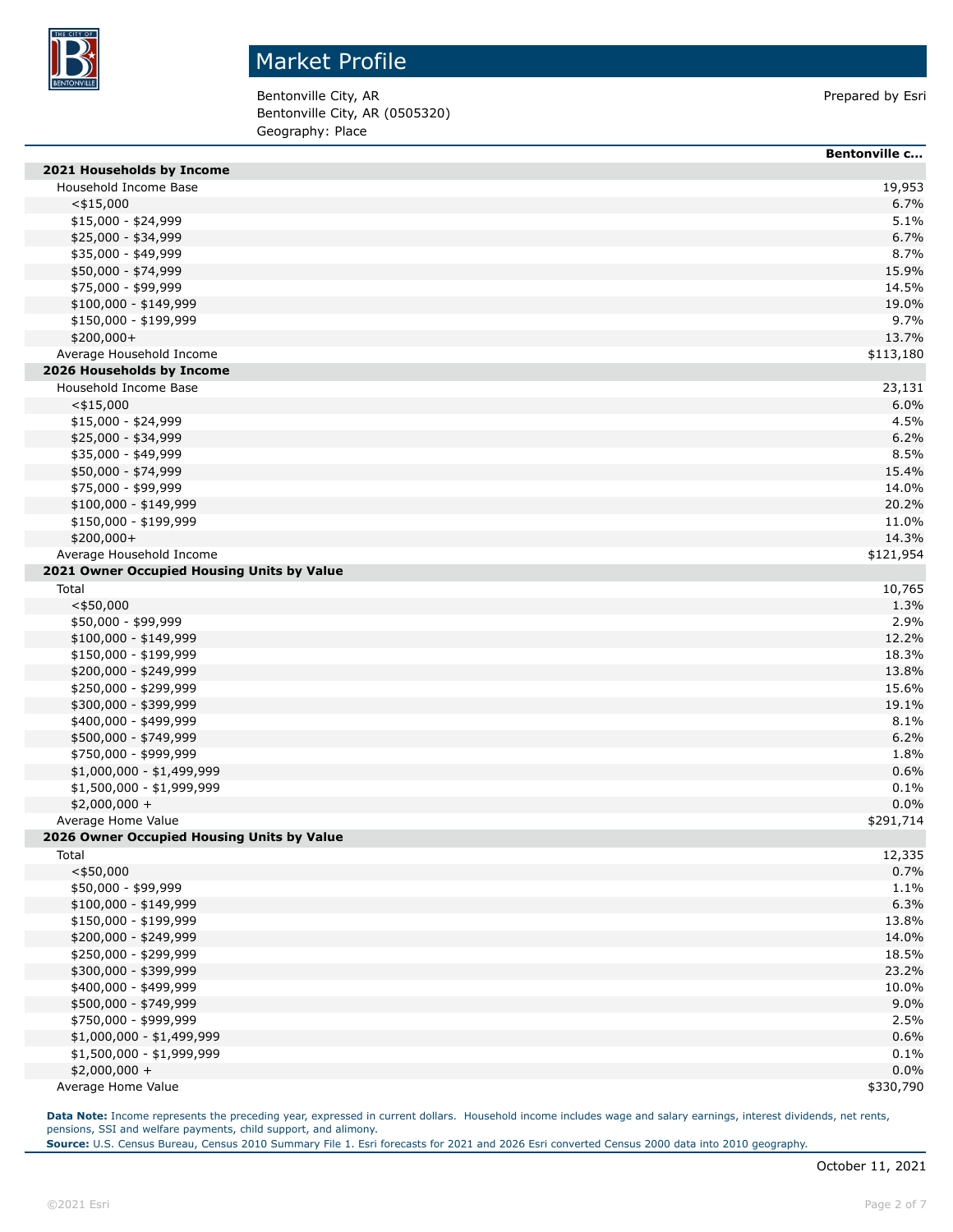

Bentonville City, AR Prepared by Esri Bentonville City, AR (0505320) Geography: Place

|                        | <b>Bentonville c</b> |
|------------------------|----------------------|
| 2010 Population by Age |                      |
| Total                  | 35,300               |
| $0 - 4$                | 9.2%                 |
| $5 - 9$                | 9.3%                 |
| $10 - 14$              | 8.2%                 |
| $15 - 24$              | 12.5%                |
| $25 - 34$              | 18.8%                |
| $35 - 44$              | 16.0%                |
| $45 - 54$              | 12.0%                |
| $55 - 64$              | 6.9%                 |
| $65 - 74$              | 3.7%                 |
| 75 - 84                | 2.3%                 |
| $85 +$                 | 1.2%                 |
| $18 +$                 | 69.0%                |
| 2021 Population by Age |                      |
| Total                  | 54,426               |
| $0 - 4$                | 7.9%                 |
| $5 - 9$                | 8.1%                 |
| $10 - 14$              | 7.8%                 |
| $15 - 24$              | 13.0%                |
| $25 - 34$              | 15.8%                |
| $35 - 44$              | 16.4%                |
| $45 - 54$              | 12.4%                |
| $55 - 64$              | 9.3%                 |
| $65 - 74$              | 5.6%                 |
| 75 - 84                | 2.6%                 |
| $85 +$                 | 1.2%                 |
| $18 +$                 | 71.9%                |
| 2026 Population by Age |                      |
| Total                  | 63,361               |
| $0 - 4$                | 8.0%                 |
| $5 - 9$                | 8.0%                 |
| $10 - 14$              | 7.6%                 |
| $15 - 24$              | 12.5%                |
| $25 - 34$              | 16.5%                |
| $35 - 44$              | 16.0%                |
| $45 - 54$              | 12.1%                |
| $55 - 64$              | 9.1%                 |
| $65 - 74$              | 5.9%                 |
| 75 - 84                | 3.1%                 |
| $85 +$                 | 1.1%                 |
| $18 +$                 | 72.3%                |
| 2010 Population by Sex |                      |
| Males                  | 17,280               |
| Females                | 18,020               |
| 2021 Population by Sex |                      |
| Males                  | 26,967               |
| Females                | 27,459               |
| 2026 Population by Sex |                      |
| Males                  | 31,362               |
| Females                | 31,999               |
|                        |                      |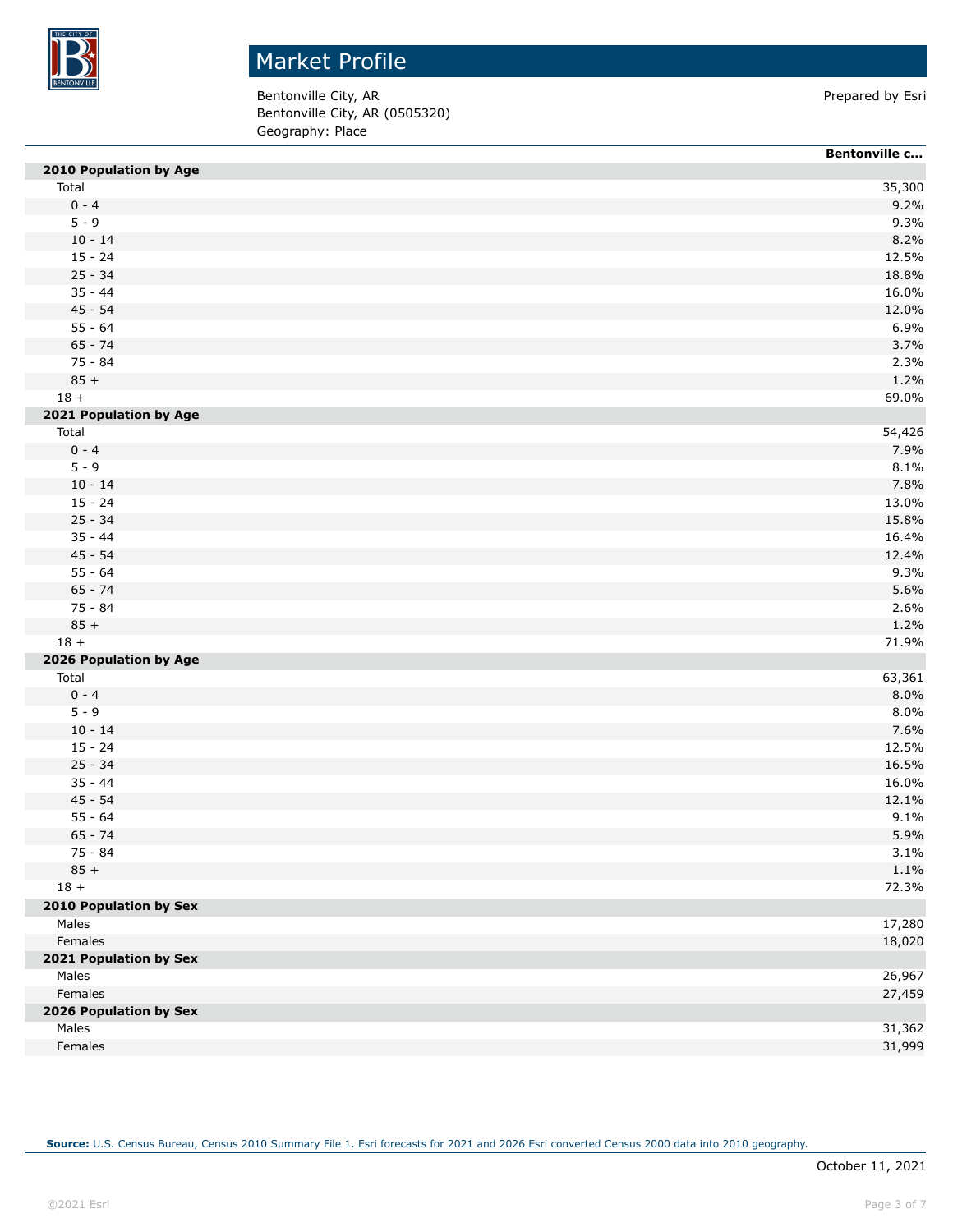

Bentonville City, AR Prepared by Esri Bentonville City, AR (0505320) Geography: Place

|                                                    | Bentonville c |
|----------------------------------------------------|---------------|
| 2010 Population by Race/Ethnicity                  |               |
| Total                                              | 35,300        |
| White Alone                                        | 81.4%         |
| <b>Black Alone</b>                                 | 2.5%          |
| American Indian Alone                              | 1.2%          |
| Asian Alone                                        | 8.3%          |
| Pacific Islander Alone                             | 0.2%          |
| Some Other Race Alone                              | 3.9%          |
| Two or More Races                                  | 2.5%          |
| Hispanic Origin                                    | 8.7%          |
| Diversity Index                                    | 43.7          |
| 2021 Population by Race/Ethnicity                  |               |
| Total                                              | 54,427        |
| White Alone                                        | 74.6%         |
| <b>Black Alone</b>                                 | 3.9%          |
| American Indian Alone                              | 1.2%          |
| Asian Alone                                        | 11.8%         |
| Pacific Islander Alone                             | 0.6%          |
| Some Other Race Alone                              | 4.6%          |
| Two or More Races                                  | 3.3%          |
| Hispanic Origin                                    | 10.5%         |
| Diversity Index                                    | 53.6          |
| 2026 Population by Race/Ethnicity                  |               |
| Total                                              | 63,361        |
| White Alone                                        | 71.5%         |
| <b>Black Alone</b>                                 | 4.2%          |
| American Indian Alone                              | 1.2%          |
| Asian Alone                                        | 13.8%         |
| Pacific Islander Alone                             | 0.8%          |
| Some Other Race Alone                              | 5.0%          |
| Two or More Races                                  | 3.6%          |
| Hispanic Origin                                    | 11.6%         |
| Diversity Index                                    | 57.7          |
| 2010 Population by Relationship and Household Type |               |
| Total                                              | 35,300        |
| In Households                                      | 99.3%         |
| In Family Households                               | 84.9%         |
| Householder                                        | 25.9%         |
| Spouse                                             | 20.0%         |
| Child                                              | 34.7%         |
| Other relative                                     | 2.5%          |
| Nonrelative                                        | 1.9%          |
| In Nonfamily Households                            | 14.3%         |
| In Group Quarters                                  | 0.7%          |
| Institutionalized Population                       | 0.5%          |
| Noninstitutionalized Population                    | 0.2%          |
|                                                    |               |

Data Note: Persons of Hispanic Origin may be of any race. The Diversity Index measures the probability that two people from the same area will be from different race/ ethnic groups. **Source:** U.S. Census Bureau, Census 2010 Summary File 1. Esri forecasts for 2021 and 2026 Esri converted Census 2000 data into 2010 geography.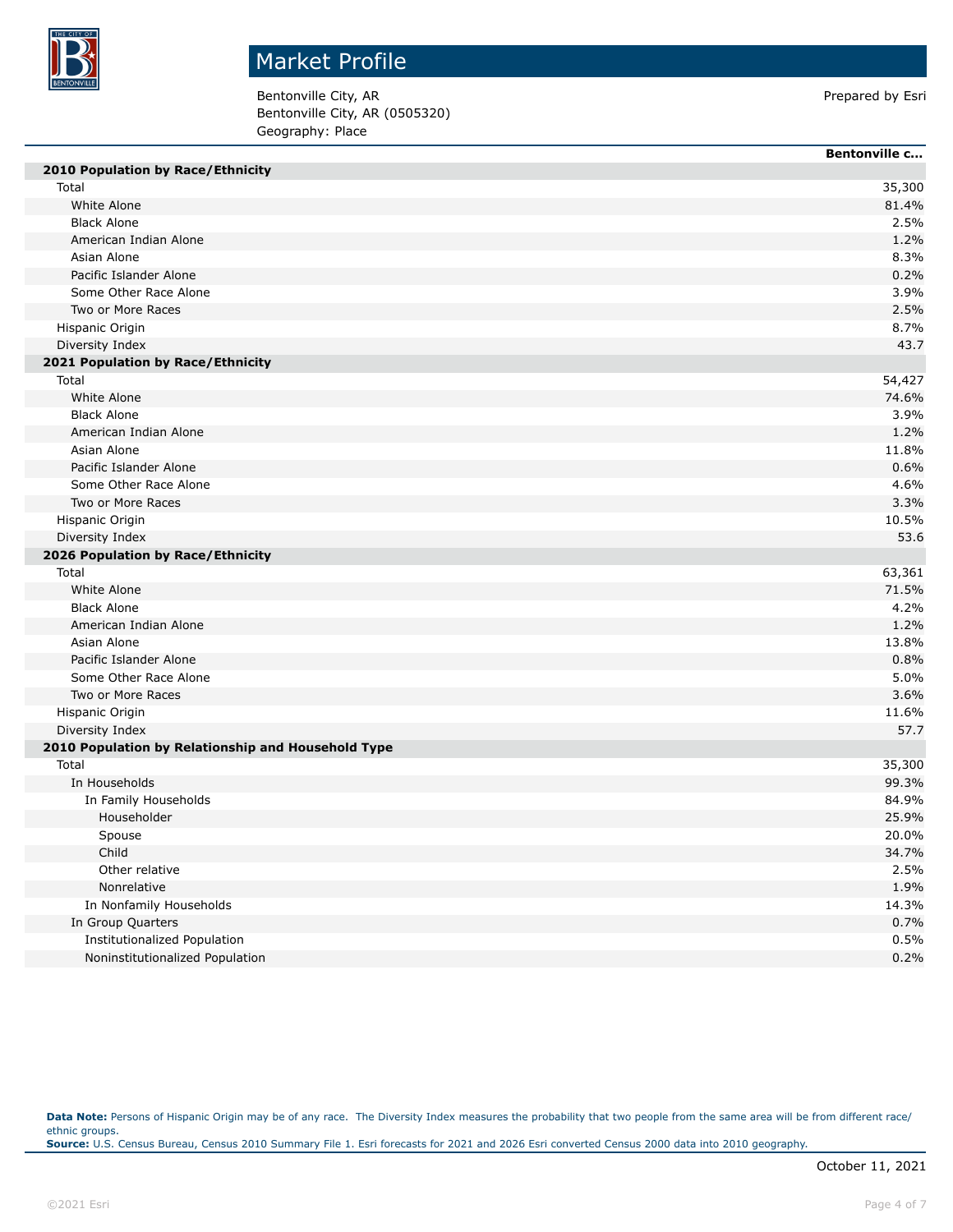

Bentonville City, AR Prepared by Esri Bentonville City, AR (0505320) Geography: Place

| 2021 Population 25+ by Educational Attainment<br>Total<br>34,405<br>2.5%<br>Less than 9th Grade<br>9th - 12th Grade, No Diploma<br>3.5%<br>High School Graduate<br>18.0%<br>GED/Alternative Credential<br>3.0%<br>Some College, No Degree<br>17.0%<br>Associate Degree<br>5.4%<br>Bachelor's Degree<br>32.6%<br>Graduate/Professional Degree<br>17.9%<br>2021 Population 15+ by Marital Status<br>Total<br>41,465<br><b>Never Married</b><br>27.3%<br>Married<br>56.9%<br>4.7%<br>Widowed<br>Divorced<br>11.1%<br>2021 Civilian Population 16+ in Labor Force<br>Civilian Population 16+<br>26,605<br>97.9%<br>Population 16+ Employed<br>Population 16+ Unemployment rate<br>2.1%<br>Population 16-24 Employed<br>11.0%<br>Population 16-24 Unemployment rate<br>2.0%<br>Population 25-54 Employed<br>74.3%<br>2.2%<br>Population 25-54 Unemployment rate<br>Population 55-64 Employed<br>11.7%<br>Population 55-64 Unemployment rate<br>1.9%<br>Population 65+ Employed<br>3.0%<br>Population 65+ Unemployment rate<br>2.0%<br>2021 Employed Population 16+ by Industry<br>Total<br>26,043<br>0.2%<br>Agriculture/Mining<br>3.7%<br>Construction<br>Manufacturing<br>7.7%<br><b>Wholesale Trade</b><br>2.8%<br><b>Retail Trade</b><br>31.0%<br>4.8%<br>Transportation/Utilities<br>Information<br>1.0%<br>Finance/Insurance/Real Estate<br>4.5%<br>41.2%<br><b>Services</b><br><b>Public Administration</b><br>3.0%<br>2021 Employed Population 16+ by Occupation<br>Total<br>26,041<br><b>White Collar</b><br>76.8%<br>22.9%<br>Management/Business/Financial<br>32.1%<br>Professional<br>Sales<br>11.6%<br>10.3%<br>Administrative Support |
|------------------------------------------------------------------------------------------------------------------------------------------------------------------------------------------------------------------------------------------------------------------------------------------------------------------------------------------------------------------------------------------------------------------------------------------------------------------------------------------------------------------------------------------------------------------------------------------------------------------------------------------------------------------------------------------------------------------------------------------------------------------------------------------------------------------------------------------------------------------------------------------------------------------------------------------------------------------------------------------------------------------------------------------------------------------------------------------------------------------------------------------------------------------------------------------------------------------------------------------------------------------------------------------------------------------------------------------------------------------------------------------------------------------------------------------------------------------------------------------------------------------------------------------------------------------------------------------------------------------------------------------------|
|                                                                                                                                                                                                                                                                                                                                                                                                                                                                                                                                                                                                                                                                                                                                                                                                                                                                                                                                                                                                                                                                                                                                                                                                                                                                                                                                                                                                                                                                                                                                                                                                                                                |
|                                                                                                                                                                                                                                                                                                                                                                                                                                                                                                                                                                                                                                                                                                                                                                                                                                                                                                                                                                                                                                                                                                                                                                                                                                                                                                                                                                                                                                                                                                                                                                                                                                                |
|                                                                                                                                                                                                                                                                                                                                                                                                                                                                                                                                                                                                                                                                                                                                                                                                                                                                                                                                                                                                                                                                                                                                                                                                                                                                                                                                                                                                                                                                                                                                                                                                                                                |
|                                                                                                                                                                                                                                                                                                                                                                                                                                                                                                                                                                                                                                                                                                                                                                                                                                                                                                                                                                                                                                                                                                                                                                                                                                                                                                                                                                                                                                                                                                                                                                                                                                                |
|                                                                                                                                                                                                                                                                                                                                                                                                                                                                                                                                                                                                                                                                                                                                                                                                                                                                                                                                                                                                                                                                                                                                                                                                                                                                                                                                                                                                                                                                                                                                                                                                                                                |
|                                                                                                                                                                                                                                                                                                                                                                                                                                                                                                                                                                                                                                                                                                                                                                                                                                                                                                                                                                                                                                                                                                                                                                                                                                                                                                                                                                                                                                                                                                                                                                                                                                                |
|                                                                                                                                                                                                                                                                                                                                                                                                                                                                                                                                                                                                                                                                                                                                                                                                                                                                                                                                                                                                                                                                                                                                                                                                                                                                                                                                                                                                                                                                                                                                                                                                                                                |
|                                                                                                                                                                                                                                                                                                                                                                                                                                                                                                                                                                                                                                                                                                                                                                                                                                                                                                                                                                                                                                                                                                                                                                                                                                                                                                                                                                                                                                                                                                                                                                                                                                                |
|                                                                                                                                                                                                                                                                                                                                                                                                                                                                                                                                                                                                                                                                                                                                                                                                                                                                                                                                                                                                                                                                                                                                                                                                                                                                                                                                                                                                                                                                                                                                                                                                                                                |
|                                                                                                                                                                                                                                                                                                                                                                                                                                                                                                                                                                                                                                                                                                                                                                                                                                                                                                                                                                                                                                                                                                                                                                                                                                                                                                                                                                                                                                                                                                                                                                                                                                                |
|                                                                                                                                                                                                                                                                                                                                                                                                                                                                                                                                                                                                                                                                                                                                                                                                                                                                                                                                                                                                                                                                                                                                                                                                                                                                                                                                                                                                                                                                                                                                                                                                                                                |
|                                                                                                                                                                                                                                                                                                                                                                                                                                                                                                                                                                                                                                                                                                                                                                                                                                                                                                                                                                                                                                                                                                                                                                                                                                                                                                                                                                                                                                                                                                                                                                                                                                                |
|                                                                                                                                                                                                                                                                                                                                                                                                                                                                                                                                                                                                                                                                                                                                                                                                                                                                                                                                                                                                                                                                                                                                                                                                                                                                                                                                                                                                                                                                                                                                                                                                                                                |
|                                                                                                                                                                                                                                                                                                                                                                                                                                                                                                                                                                                                                                                                                                                                                                                                                                                                                                                                                                                                                                                                                                                                                                                                                                                                                                                                                                                                                                                                                                                                                                                                                                                |
|                                                                                                                                                                                                                                                                                                                                                                                                                                                                                                                                                                                                                                                                                                                                                                                                                                                                                                                                                                                                                                                                                                                                                                                                                                                                                                                                                                                                                                                                                                                                                                                                                                                |
|                                                                                                                                                                                                                                                                                                                                                                                                                                                                                                                                                                                                                                                                                                                                                                                                                                                                                                                                                                                                                                                                                                                                                                                                                                                                                                                                                                                                                                                                                                                                                                                                                                                |
|                                                                                                                                                                                                                                                                                                                                                                                                                                                                                                                                                                                                                                                                                                                                                                                                                                                                                                                                                                                                                                                                                                                                                                                                                                                                                                                                                                                                                                                                                                                                                                                                                                                |
|                                                                                                                                                                                                                                                                                                                                                                                                                                                                                                                                                                                                                                                                                                                                                                                                                                                                                                                                                                                                                                                                                                                                                                                                                                                                                                                                                                                                                                                                                                                                                                                                                                                |
|                                                                                                                                                                                                                                                                                                                                                                                                                                                                                                                                                                                                                                                                                                                                                                                                                                                                                                                                                                                                                                                                                                                                                                                                                                                                                                                                                                                                                                                                                                                                                                                                                                                |
|                                                                                                                                                                                                                                                                                                                                                                                                                                                                                                                                                                                                                                                                                                                                                                                                                                                                                                                                                                                                                                                                                                                                                                                                                                                                                                                                                                                                                                                                                                                                                                                                                                                |
|                                                                                                                                                                                                                                                                                                                                                                                                                                                                                                                                                                                                                                                                                                                                                                                                                                                                                                                                                                                                                                                                                                                                                                                                                                                                                                                                                                                                                                                                                                                                                                                                                                                |
|                                                                                                                                                                                                                                                                                                                                                                                                                                                                                                                                                                                                                                                                                                                                                                                                                                                                                                                                                                                                                                                                                                                                                                                                                                                                                                                                                                                                                                                                                                                                                                                                                                                |
|                                                                                                                                                                                                                                                                                                                                                                                                                                                                                                                                                                                                                                                                                                                                                                                                                                                                                                                                                                                                                                                                                                                                                                                                                                                                                                                                                                                                                                                                                                                                                                                                                                                |
|                                                                                                                                                                                                                                                                                                                                                                                                                                                                                                                                                                                                                                                                                                                                                                                                                                                                                                                                                                                                                                                                                                                                                                                                                                                                                                                                                                                                                                                                                                                                                                                                                                                |
|                                                                                                                                                                                                                                                                                                                                                                                                                                                                                                                                                                                                                                                                                                                                                                                                                                                                                                                                                                                                                                                                                                                                                                                                                                                                                                                                                                                                                                                                                                                                                                                                                                                |
|                                                                                                                                                                                                                                                                                                                                                                                                                                                                                                                                                                                                                                                                                                                                                                                                                                                                                                                                                                                                                                                                                                                                                                                                                                                                                                                                                                                                                                                                                                                                                                                                                                                |
|                                                                                                                                                                                                                                                                                                                                                                                                                                                                                                                                                                                                                                                                                                                                                                                                                                                                                                                                                                                                                                                                                                                                                                                                                                                                                                                                                                                                                                                                                                                                                                                                                                                |
|                                                                                                                                                                                                                                                                                                                                                                                                                                                                                                                                                                                                                                                                                                                                                                                                                                                                                                                                                                                                                                                                                                                                                                                                                                                                                                                                                                                                                                                                                                                                                                                                                                                |
|                                                                                                                                                                                                                                                                                                                                                                                                                                                                                                                                                                                                                                                                                                                                                                                                                                                                                                                                                                                                                                                                                                                                                                                                                                                                                                                                                                                                                                                                                                                                                                                                                                                |
|                                                                                                                                                                                                                                                                                                                                                                                                                                                                                                                                                                                                                                                                                                                                                                                                                                                                                                                                                                                                                                                                                                                                                                                                                                                                                                                                                                                                                                                                                                                                                                                                                                                |
|                                                                                                                                                                                                                                                                                                                                                                                                                                                                                                                                                                                                                                                                                                                                                                                                                                                                                                                                                                                                                                                                                                                                                                                                                                                                                                                                                                                                                                                                                                                                                                                                                                                |
|                                                                                                                                                                                                                                                                                                                                                                                                                                                                                                                                                                                                                                                                                                                                                                                                                                                                                                                                                                                                                                                                                                                                                                                                                                                                                                                                                                                                                                                                                                                                                                                                                                                |
|                                                                                                                                                                                                                                                                                                                                                                                                                                                                                                                                                                                                                                                                                                                                                                                                                                                                                                                                                                                                                                                                                                                                                                                                                                                                                                                                                                                                                                                                                                                                                                                                                                                |
|                                                                                                                                                                                                                                                                                                                                                                                                                                                                                                                                                                                                                                                                                                                                                                                                                                                                                                                                                                                                                                                                                                                                                                                                                                                                                                                                                                                                                                                                                                                                                                                                                                                |
|                                                                                                                                                                                                                                                                                                                                                                                                                                                                                                                                                                                                                                                                                                                                                                                                                                                                                                                                                                                                                                                                                                                                                                                                                                                                                                                                                                                                                                                                                                                                                                                                                                                |
|                                                                                                                                                                                                                                                                                                                                                                                                                                                                                                                                                                                                                                                                                                                                                                                                                                                                                                                                                                                                                                                                                                                                                                                                                                                                                                                                                                                                                                                                                                                                                                                                                                                |
|                                                                                                                                                                                                                                                                                                                                                                                                                                                                                                                                                                                                                                                                                                                                                                                                                                                                                                                                                                                                                                                                                                                                                                                                                                                                                                                                                                                                                                                                                                                                                                                                                                                |
|                                                                                                                                                                                                                                                                                                                                                                                                                                                                                                                                                                                                                                                                                                                                                                                                                                                                                                                                                                                                                                                                                                                                                                                                                                                                                                                                                                                                                                                                                                                                                                                                                                                |
|                                                                                                                                                                                                                                                                                                                                                                                                                                                                                                                                                                                                                                                                                                                                                                                                                                                                                                                                                                                                                                                                                                                                                                                                                                                                                                                                                                                                                                                                                                                                                                                                                                                |
|                                                                                                                                                                                                                                                                                                                                                                                                                                                                                                                                                                                                                                                                                                                                                                                                                                                                                                                                                                                                                                                                                                                                                                                                                                                                                                                                                                                                                                                                                                                                                                                                                                                |
|                                                                                                                                                                                                                                                                                                                                                                                                                                                                                                                                                                                                                                                                                                                                                                                                                                                                                                                                                                                                                                                                                                                                                                                                                                                                                                                                                                                                                                                                                                                                                                                                                                                |
|                                                                                                                                                                                                                                                                                                                                                                                                                                                                                                                                                                                                                                                                                                                                                                                                                                                                                                                                                                                                                                                                                                                                                                                                                                                                                                                                                                                                                                                                                                                                                                                                                                                |
|                                                                                                                                                                                                                                                                                                                                                                                                                                                                                                                                                                                                                                                                                                                                                                                                                                                                                                                                                                                                                                                                                                                                                                                                                                                                                                                                                                                                                                                                                                                                                                                                                                                |
|                                                                                                                                                                                                                                                                                                                                                                                                                                                                                                                                                                                                                                                                                                                                                                                                                                                                                                                                                                                                                                                                                                                                                                                                                                                                                                                                                                                                                                                                                                                                                                                                                                                |
|                                                                                                                                                                                                                                                                                                                                                                                                                                                                                                                                                                                                                                                                                                                                                                                                                                                                                                                                                                                                                                                                                                                                                                                                                                                                                                                                                                                                                                                                                                                                                                                                                                                |
|                                                                                                                                                                                                                                                                                                                                                                                                                                                                                                                                                                                                                                                                                                                                                                                                                                                                                                                                                                                                                                                                                                                                                                                                                                                                                                                                                                                                                                                                                                                                                                                                                                                |
|                                                                                                                                                                                                                                                                                                                                                                                                                                                                                                                                                                                                                                                                                                                                                                                                                                                                                                                                                                                                                                                                                                                                                                                                                                                                                                                                                                                                                                                                                                                                                                                                                                                |
| <b>Services</b><br>9.3%                                                                                                                                                                                                                                                                                                                                                                                                                                                                                                                                                                                                                                                                                                                                                                                                                                                                                                                                                                                                                                                                                                                                                                                                                                                                                                                                                                                                                                                                                                                                                                                                                        |
| <b>Blue Collar</b><br>13.9%                                                                                                                                                                                                                                                                                                                                                                                                                                                                                                                                                                                                                                                                                                                                                                                                                                                                                                                                                                                                                                                                                                                                                                                                                                                                                                                                                                                                                                                                                                                                                                                                                    |
| Farming/Forestry/Fishing<br>0.0%                                                                                                                                                                                                                                                                                                                                                                                                                                                                                                                                                                                                                                                                                                                                                                                                                                                                                                                                                                                                                                                                                                                                                                                                                                                                                                                                                                                                                                                                                                                                                                                                               |
| 2.5%<br>Construction/Extraction                                                                                                                                                                                                                                                                                                                                                                                                                                                                                                                                                                                                                                                                                                                                                                                                                                                                                                                                                                                                                                                                                                                                                                                                                                                                                                                                                                                                                                                                                                                                                                                                                |
| Installation/Maintenance/Repair<br>1.1%                                                                                                                                                                                                                                                                                                                                                                                                                                                                                                                                                                                                                                                                                                                                                                                                                                                                                                                                                                                                                                                                                                                                                                                                                                                                                                                                                                                                                                                                                                                                                                                                        |
| 4.4%<br>Production                                                                                                                                                                                                                                                                                                                                                                                                                                                                                                                                                                                                                                                                                                                                                                                                                                                                                                                                                                                                                                                                                                                                                                                                                                                                                                                                                                                                                                                                                                                                                                                                                             |
| 5.9%<br>Transportation/Material Moving                                                                                                                                                                                                                                                                                                                                                                                                                                                                                                                                                                                                                                                                                                                                                                                                                                                                                                                                                                                                                                                                                                                                                                                                                                                                                                                                                                                                                                                                                                                                                                                                         |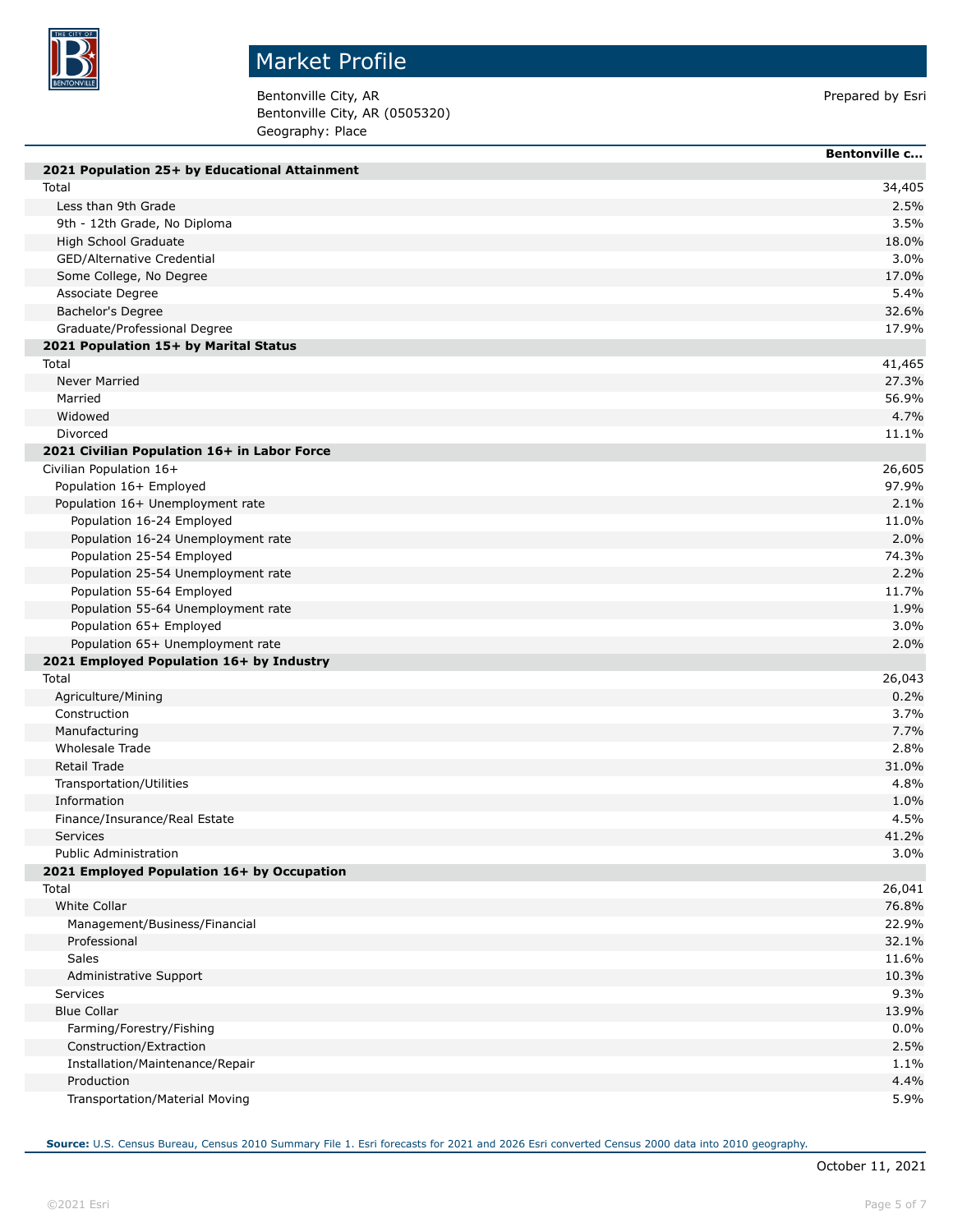

Bentonville City, AR **Prepared by Esri** Prepared by Esri Bentonville City, AR (0505320) Geography: Place

|                                               | Bentonville c |
|-----------------------------------------------|---------------|
| 2010 Households by Type                       |               |
| Total                                         | 13,257        |
| Households with 1 Person                      | 25.1%         |
| Households with 2+ People                     | 74.9%         |
| Family Households                             | 69.0%         |
| Husband-wife Families                         | 53.3%         |
| With Related Children                         | 31.8%         |
| Other Family (No Spouse Present)              | 15.7%         |
| Other Family with Male Householder            | 4.1%          |
| With Related Children                         | 2.8%          |
| Other Family with Female Householder          | 11.6%         |
| With Related Children                         | 9.1%          |
| Nonfamily Households                          | 6.0%          |
| All Households with Children                  | 44.1%         |
|                                               |               |
| Multigenerational Households                  | 2.8%          |
| Unmarried Partner Households                  | 5.8%          |
| Male-female                                   | 5.2%          |
| Same-sex                                      | 0.7%          |
| 2010 Households by Size                       |               |
| Total                                         | 13,257        |
| 1 Person Household                            | 25.1%         |
| 2 Person Household                            | 29.0%         |
| 3 Person Household                            | 18.5%         |
| 4 Person Household                            | 16.7%         |
| 5 Person Household                            | 7.2%          |
| 6 Person Household                            | 2.5%          |
| 7 + Person Household                          | 1.1%          |
| 2010 Households by Tenure and Mortgage Status |               |
| Total                                         | 13,257        |
| Owner Occupied                                | 56.0%         |
| Owned with a Mortgage/Loan                    | 47.7%         |
| Owned Free and Clear                          | 8.3%          |
| <b>Renter Occupied</b>                        | 44.0%         |
| 2021 Affordability, Mortgage and Wealth       |               |
| Housing Affordability Index                   | 198           |
| Percent of Income for Mortgage                | 12.6%         |
| Wealth Index                                  | 111           |
| 2010 Housing Units By Urban/ Rural Status     |               |
| <b>Total Housing Units</b>                    | 14,698        |
| Housing Units Inside Urbanized Area           | 94.2%         |
| Housing Units Inside Urbanized Cluster        | 0.0%          |
| Rural Housing Units                           | 5.8%          |
| 2010 Population By Urban/ Rural Status        |               |
| <b>Total Population</b>                       | 35,300        |
| Population Inside Urbanized Area              | 95.5%         |
| Population Inside Urbanized Cluster           | 0.0%          |
| Rural Population                              | 4.5%          |

Data Note: Households with children include any households with people under age 18, related or not. Multigenerational households are families with 3 or more parentchild relationships. Unmarried partner households are usually classified as nonfamily households unless there is another member of the household related to the householder. Multigenerational and unmarried partner households are reported only to the tract level. Esri estimated block group data, which is used to estimate polygons or non-standard geography.